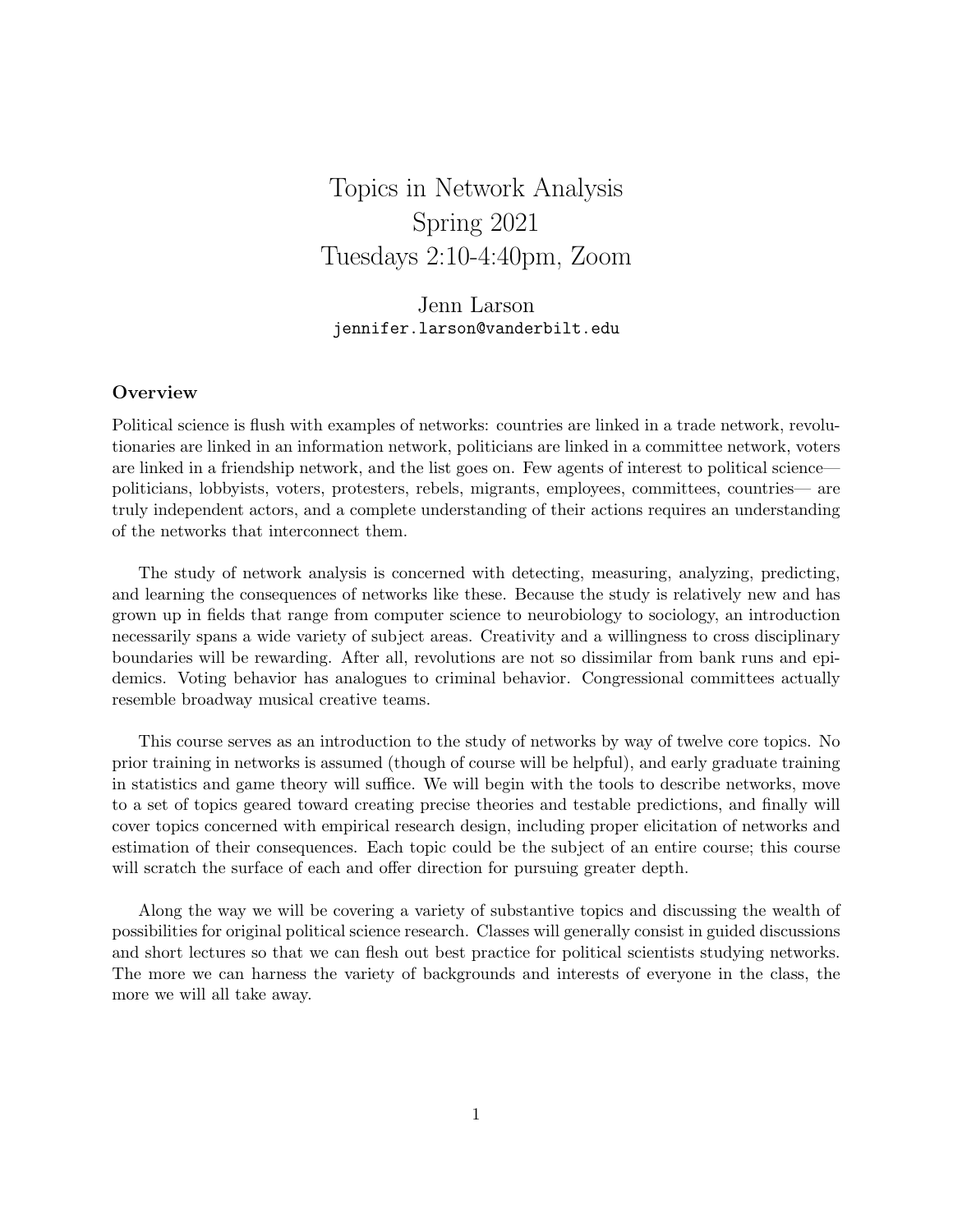## Requirements

## Participation: 15%

Readings are to be completed in time for class and thoughtful participation in discussions is expected. Some readings are quite technical and we will use class to distill them to their main points– constructive questions count as thoughtful participation.

## Presentation: 10%

Starting in mid February, some classes will contain 15 minute presentation slots. Each student will sign up for one presentation slot to teach the class something relevant but not covered on the syllabus. The topic can be a model or research design from an article not on the syllabus, a resource for data, a demo of software, or something else that we would benefit from learning.

## Problem Sets: 20%

There will be three problem sets throughout the semester to offer practice with some of the more technical material. I encourage you to work together, but be sure to write up your own answers.

## Prospectus for Final Project: 5%

A 3-4 page memo due by email to the class 11:59pm, Friday April 23. The prospectus should propose the topic for the final project in as much detail as possible. Class on April 27th will be devoted to very short presentations and collective feedback on project plans.

## Final Project: 50%

A 15-20 page research paper submitted by email as a PDF due 11:59pm, Friday May 7.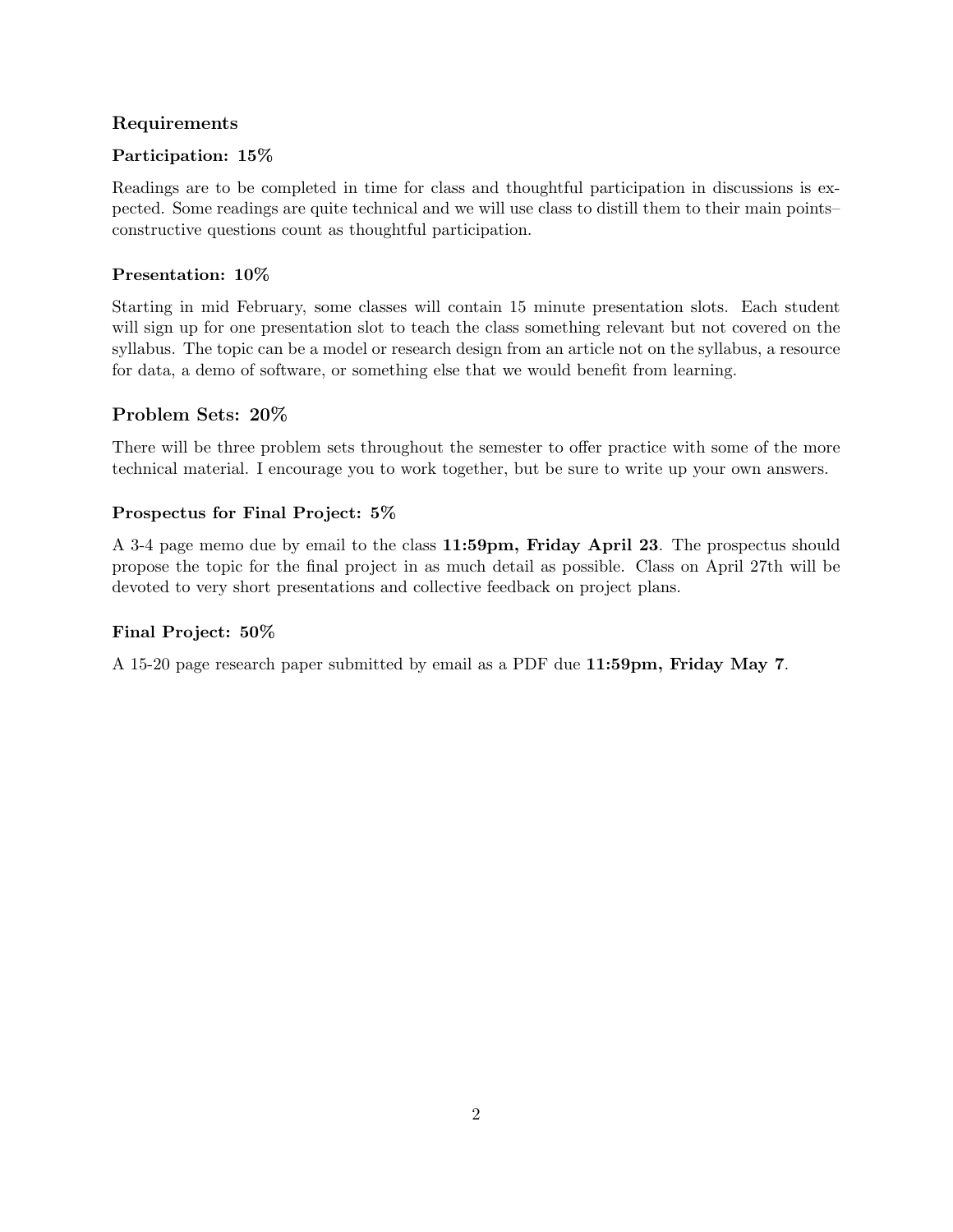## Schedule of Readings (subject to additions and substitutions)

## Week 1: Introduction

#### 1/26/21

Optional background reading:

- N.A. Christakis and J.H. Fowler. In the thick of it. In Connected: The surprising power of our social networks and how they shape our lives, pages 3–32. Little, Brown, 2009.
- D.A. Siegel. Social networks in comparative perspective. PS: Political Science and Politics, 44(1):51, 2011.

#### Week 2: Technical Details

#### 2/2/21

- M.O. Jackson. Chapter 2: Representing and measuring networks. In Social and economic networks, pages 20–51. Princeton University Press, 2010.
- M. Newman. Who is the best connected scientist? a study of scientific coauthorship networks. Complex networks, pages 337–370, 2004.

#### Week 3: Theoretical Relevance of Networks

#### 2/9/21

- M.S. Granovetter. The strength of weak ties. American journal of sociology, pages 1360–1380, 1973.
- M.S.Y. Chwe. Communication and coordination in social networks. The Review of Economic Studies, 67(1):1–16, 2000.
- Y. Bramoullé and R. Kranton. Public goods in networks. Journal of Economic Theory, 135(1):478–494, 2007.
- J. M. Larson. Networks and interethnic cooperation. Journal of Politics, 79(2):546–559, 2017.
- Z. Maoz, L. G. Terris, R. D. Kuperman, and I. T. What is the enemy of my enemy? causes and consequences of imbalanced international relations, 1816–2001. The Journal of Politics, 69(1):100–115, 2007.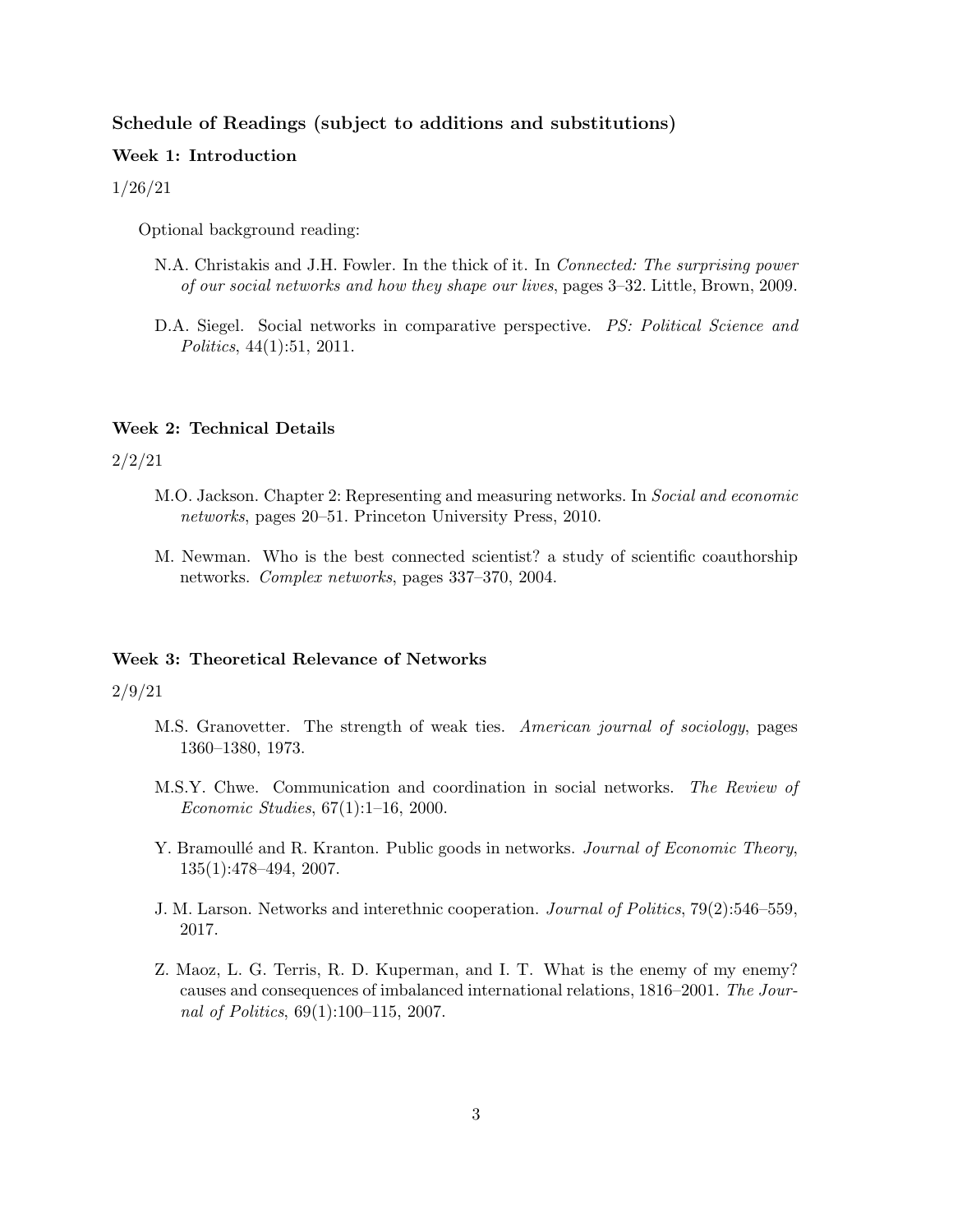#### Week 4: Network Agent-Based Models

2/16/21

- T.C. Schelling. Sorting and mixing: Race and sex. In Micromotives and Macrobehavior, pages 137–166. WW Norton, 2006.
- J. M. Larson and J. I. Lewis. Ethnic networks. American Journal of Political Science, 61(2):350–364, 2017.
- Z. Maoz and K. A. Joyce. The effects of shocks on international networks: Changes in the attributes of states and the structure of international alliance networks. Journal of Peace Research, 53(3):292–309, 2016.
- D. A. Siegel. When does repression work? collective action in social networks. The Journal of Politics, 73(4):993–1010, 2011.

#### Week 5: Practice with Network Agent-Based Models and Simulation

2/23/21 Download R, and install igraph package for R

#### Week 6: Observational Data

3/2/21

- N.A. Christakis and J.H. Fowler. The spread of obesity in a large social network over 32 years. New England journal of medicine, 357(4):370–379, 2007.
- R. Lyons. The spread of evidence-poor medicine via flawed social-network analysis. Statistics, Politics, and Policy, 2(1), 2011.
- C. Cruz, J. Labonne, and P. Querubín. Politician family networks and electoral outcomes: Evidence from the philippines. American Economic Review, 107(10):3006–37, 2017.
- J. M. Montgomery and B. Nyhan. The effects of congressional staff networks in the us house of representatives. The Journal of Politics, 79(3):745–761, 2017.
- C. Dorff, M. Gallop, and S. Minhas. Networks of violence: Predicting conflict in nigeria. The Journal of Politics, 82(2):476–493, 2020.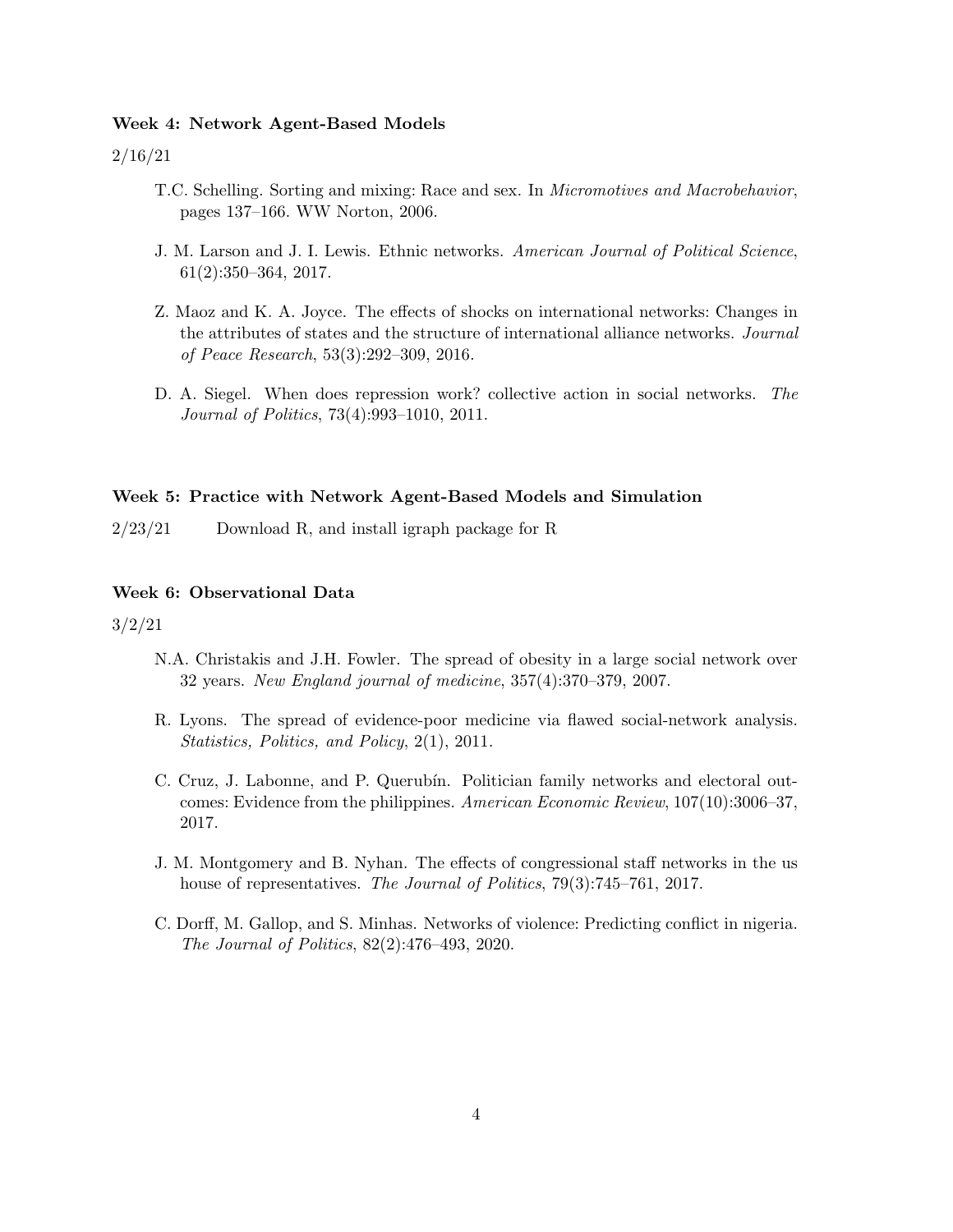#### Week 7: Survey Data

3/9/21

- N. Rao, M. Mobius, and T. Rosenblat. Social networks and vaccination decisions. Working Paper, 2007.
- J.T. Scholz, R. Berardo, and B. Kile. Do networks solve collective action problems? credibility, search, and collaboration. Journal of Politics, 70(2):393–406, 2008.
- A. Banerjee, A. G. Chandrasekhar, E. Duflo, and M. O. Jackson. The diffusion of microfinance. Science, 341(6144), 2013.
- R. Ferrali, G. Grossman, M. R. Platas, and J. Rodden. It takes a village: Peer effects and externalities in technology adoption. American Journal of Political Science, 64(3):536–553, 2020.

#### Week 8: Online Social Media Data

3/16/21

- S. Aral, L. Muchnik, and A. Sundararajan. Distinguishing influence-based contagion from homophily-driven diffusion in dynamic networks. Proceedings of the National Academy of Sciences, 106(51):21544–21549, 2009.
- S. González-Bailón and N. Wang. Networked discontent: The anatomy of protest campaigns in social media. Social Networks, 44:95–104, 2016.
- Z. C. Steinert-Threlkeld. Spontaneous collective action: Peripheral mobilization during the arab spring. American Political Science Review, 111(2):379–403, 2017.
- J. M. Larson, J. Nagler, J. Ronen, and J. A. Tucker. Social media and protest participation: Evidence from 130 million twitter users. Working Paper, 2017.

#### Week 9: Experiments

3/23/21

- E. Duflo and E. Saez. The role of information and social interactions in retirement plan decisions: Evidence from a randomized experiment. The Quarterly Journal of Economics, 118(3):815–842, 2003.
- S. Judd, M. Kearns, and Y. Vorobeychik. Behavioral dynamics and influence in networked coloring and consensus. Proceedings of the National Academy of Sciences, 107(34):14978–14982, 2010.
- J.H. Fowler and N.A. Christakis. Cooperative behavior cascades in human social networks. Proceedings of the National Academy of Sciences, 107(12):5334–5338, 2010.
- P. Atwell and N. L. Nathan. Channels for influence or maps of behavior? a field experiment on social networks and cooperation. American Journal of Political Science, Forthcoming.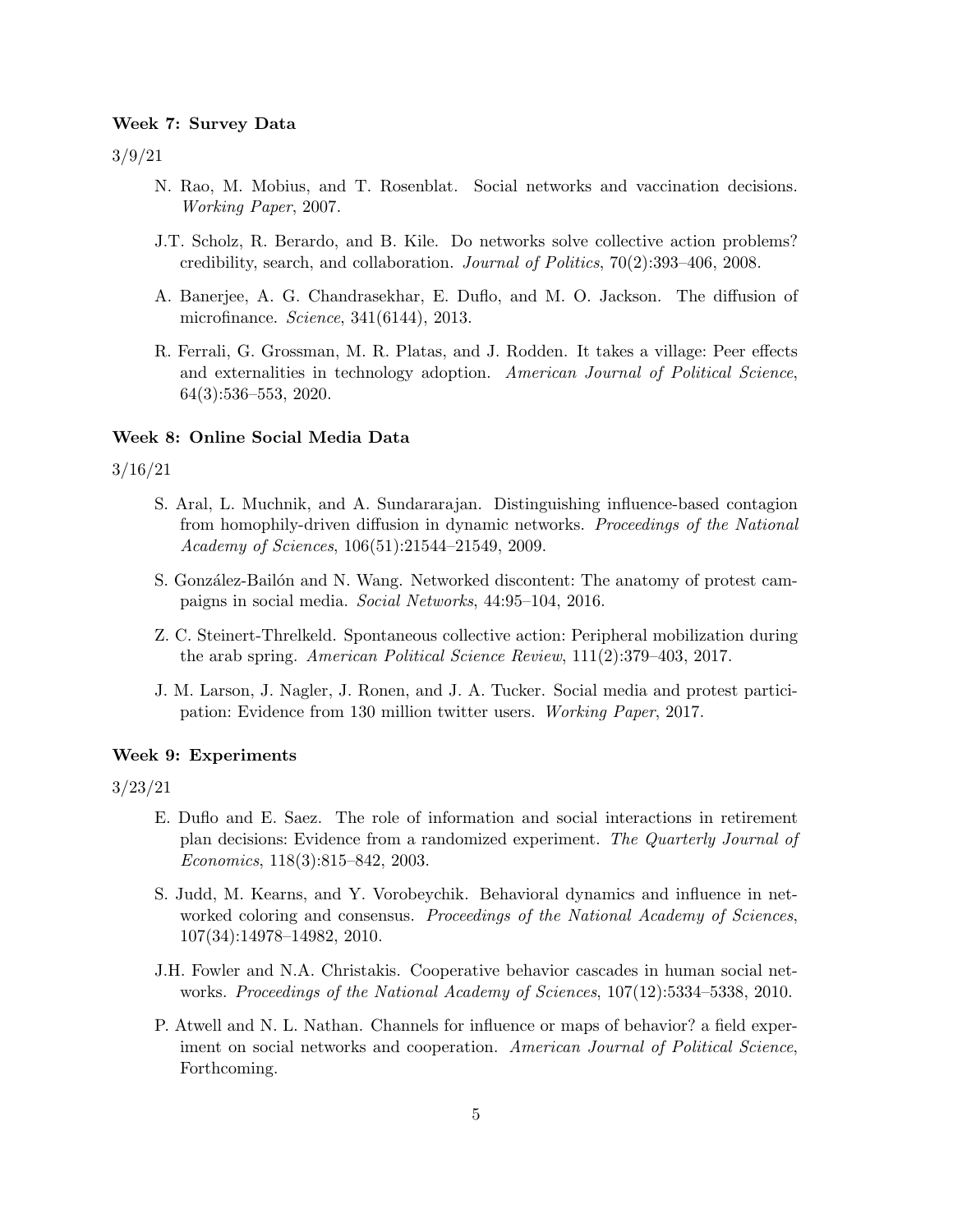## Week 10: Norms

3/30/21 TBD

#### Week 11: Network Formation, Network Visualization

4/6/21

- M.O. Jackson and A. Wolinsky. A strategic model of social and economic networks. Journal of economic theory, 71(1):44–74, 1996.
- M. Fafchamps and F. Gubert. Risk sharing and network formation. The American economic review, 97(2):75–79, 2007.
- S. J. Cranmer, P. Leifeld, S. D. McClurg, and M. Rolfe. Navigating the range of statistical tools for inferential network analysis. American Journal of Political Science, 61(1):237–251, 2017.
- M. Grandjean. Gephi: Introduction to network analysis and visualization. martingrandjean. ch/gephi-introduction/, 2015.

Download Gephi

#### Week 12: Learning and Diffusion

4/13/21

- M.H. DeGroot. Reaching a consensus. Journal of the American Statistical Association, 69(345):118–121, 1974.
- A. Chandrasekhar, H. Larreguy, and J. P. Xandri. Testing models of social learning on networks: Evidence from a lab experiment in the field. Working Paper, 2016.
- M. Mobius, T. Phan, and A. Szeidl. Treasure hunt: Social learning in the field. Working Paper, NBER, 2015.
- J. M. Larson, J. I. Lewis, and P. Rodríguez. From chatter to action: How social networks inform and motivate in rural uganda. Working Paper, 2021.